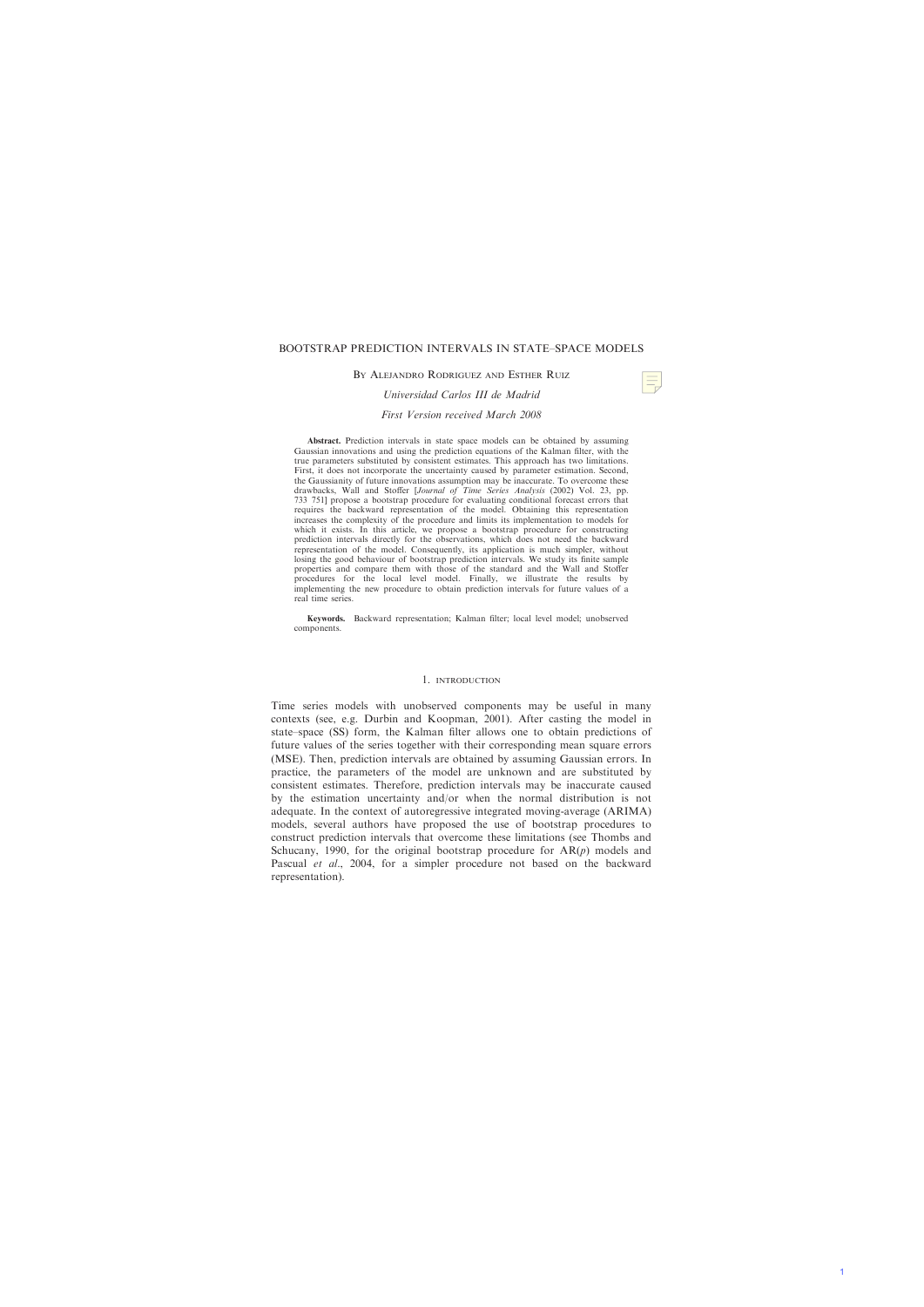Unlike ARIMA models, models with unobserved components may have several disturbances. Therefore, the bootstrap procedures proposed by Thombs and Schucany (1990) and Pascual et al. (2004) cannot be directly applied to them. To overcome this problem, Wall and Stoffer (2002), from now on WS, propose that bootstrap prediction intervals for future observations can be obtained by using the innovation form (IF) of the SS models, which is defined in terms of a unique disturbance. They show that their procedure works well in the context of Gaussian SS models. Moreover, Pfeffermann and Tiller (2005) show that the bootstrap estimator of the underlying unobserved components based on the IF is asymptotically consistent. Following Pascual et al. (2004), in this article, we propose a bootstrap procedure to obtain prediction intervals of future observations in SS models that simplifies the WS procedure both from the computational point of view and because it does not require the backward representation. Similar to Wall and Stoffer, our proposed bootstrap procedure is based on the IF. We show that the new procedure has the advantage of being much simpler without losing the good behaviour of bootstrap prediction intervals.

The rest of the article is organized as follows. In section 2, we describe the model, the filters and propose a new bootstrap procedure. We analyse its finitesample properties, comparing them with those of the standard and the Wall and Stoffer prediction intervals. Section 3 presents an application of the new bootstrap procedure to a real time series. Section 4 concludes the paper with our conclusions and some suggestions for future research.

#### 2. BOOTSTRAP PREDICTION INTERVALS IN SS MODELS

### 2.1. SS models and the Kalman filter

Consider the following time-invariant SS model,

$$
y_t = \mathbf{Z}\mathbf{\alpha}_t + \mathbf{d} + \varepsilon_t, \tag{1a}
$$

$$
\mathbf{\alpha}_t = \mathbf{T}\mathbf{\alpha}_{t-1} + \mathbf{c} + \mathbf{R}\mathbf{\eta}_t, \quad t = 1, \dots, T
$$
 (1b)

where  $y_t$  is a univariate time series,  $\alpha_t$  is the  $m \times 1$  vector of unobservable state variables,  $\varepsilon_t$  is a serially uncorrelated disturbance with zero mean and variance H and  $\eta_t$  is a  $g \times 1$  vector of serially uncorrelated disturbances with zero mean and covariance matrix Q. The disturbances  $\varepsilon_t$  and  $\eta_t$  are uncorrelated with each other in all time periods Finally, the initial state vector,  $\alpha_0$ , has mean  $a_0$  and covariance matrix  $P_0$ .

The Kalman filter allows one to estimate the state vector,  $\alpha_{t+1}$ , and its MSE based on the information available at time  $t$ . These estimates are given by

$$
\mathbf{a}_{t+1|t} = \mathbf{T} \mathbf{a}_{t|t-1} + \mathbf{c} + \mathbf{K}_t F_t^{-1} v_t,
$$
\n(2a)

$$
\mathbf{P}_{t+1|t} = \mathbf{T} \mathbf{P}_{t|t-1} \mathbf{T}' - \mathbf{K}_t F_t^{-1} \mathbf{K}'_t + \mathbf{R} \mathbf{Q} \mathbf{R}',\tag{2b}
$$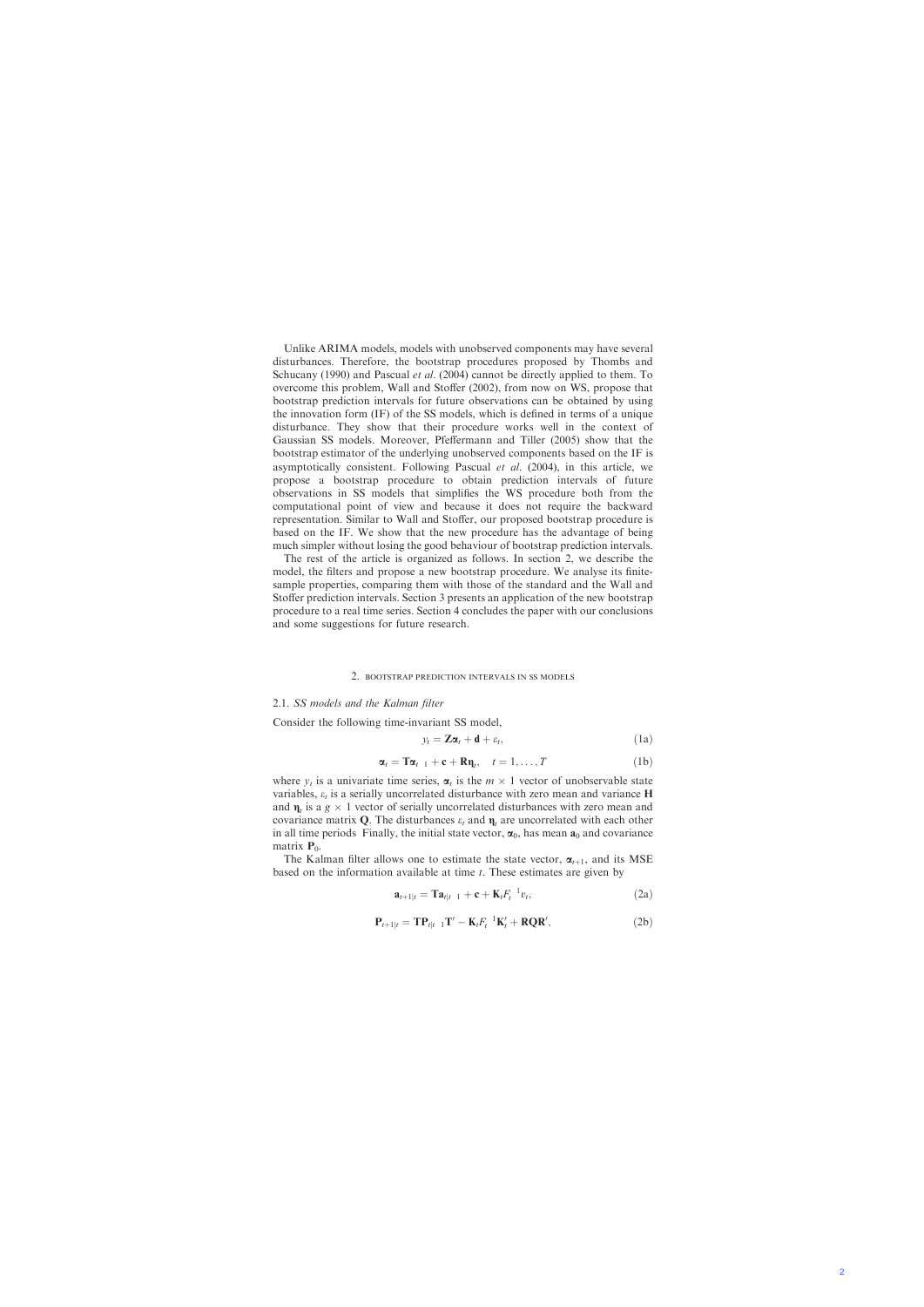Assuming that future prediction errors are Gaussian, the k-step-ahead prediction intervals for  $y_{T+k}$  are given by

where  $v_t = y_t - \mathbf{d} - \mathbf{Z} \mathbf{a}_{t|t-1}$  is the innovation,  $F_t = \mathbf{Z} \mathbf{P}_{t|t-1} \mathbf{Z}' + \mathbf{H}$  is its variance and  $\mathbf{K}_t = \mathbf{T} \mathbf{P}_{t|t-1} \mathbf{Z}'$ .

Although the SS model in eqn (1) has several disturbances, the IF has a unique disturbance. The IF is given by eqn (2a) together with

$$
y_t = \mathbf{Z} \mathbf{a}_{t|t-1} + \mathbf{d} + v_t.
$$
 (3)

where  $z_1$   $_{\alpha/2}$  is the  $(1 - (\alpha/2))$ -percentile of the standard normal distribution, and  $\tilde{y}_{T+k|T}$  and  $F_{T+k|T}$  are the k-step-ahead prediction of  $y_{T+k}$  and its MSE, given by

$$
[\tilde{y}_{T+k|T} - z_{1 \ \alpha/2} \sqrt{F_{T+k|T}}, \tilde{y}_{T+k|T} + z_{1 \ \alpha/2} \sqrt{F_{T+k|T}}], \qquad (4)
$$

$$
\widetilde{y}_{T+k|T} = \mathbf{Z} \mathbf{T}^k \mathbf{a}_T + \mathbf{Z} \sum_{j=0}^{k-1} \mathbf{T}^j \mathbf{c} + \mathbf{d}, \quad k = 1, 2, \dots,
$$
\n(5a)

$$
F_{T+k|T} = \mathbf{Z}(\mathbf{T}^k)\mathbf{P}_T(\mathbf{T}^k)'\mathbf{Z}' + \mathbf{Z} \sum_{j=0}^{k-1} \left[ (\mathbf{T}^j)\mathbf{R}\mathbf{Q}\mathbf{R}'(\mathbf{T}^j)'\right] \mathbf{Z}' + \mathbf{H}, \quad k = 1, 2, .... \quad (5b)
$$

In practice, the unknown parameters involved in eqn (5) are substituted by consistent estimates, usually quasi-maximum likelihood (QML) estimates because of their well-known asymptotic properties (see, e.g. Durbin and Koopman, 2001). The intervals in eqn (4), where  $\tilde{y}_{T+k|T}$  and  $F_{T+k|T}$  are obtained by substituting the unknown parameters by their QML estimates, are called standard (ST). Note that the ST prediction intervals underestimate, in general, the variability of the forecast error because they do not take into account the uncertainty caused by parameter estimation. Moreover, these intervals could have inaccurate coverages when the prediction errors are not Gaussian.

To overcome these problems, Wall and Stoffer (2002) propose a bootstrap procedure based on the IF. Following Thombs and Schucany (1990), they propose the use of the backward SS representation to generate bootstrap replicates of the series with fixed last observations. These replicates are used to incorporate the uncertainty caused by parameter estimation in the density of the prediction errors. However, unlike Thombs and Schucany (1990), they propose to obtain bootstrap densities of the prediction errors instead of bootstrapping directly future observations of the series of interest. The bootstrap densities of the prediction errors are obtained in two steps. First, they construct bootstrap prediction errors that incorporate the uncertainty due to the fact that, when predicting, future innovations are equal to zero while in fact they are not. These bootstrap replicates do not incorporate the uncertainty caused by parameter estimation. Therefore, they obtain another set of bootstrap prediction errors that incorporate the variability attributable to parameter estimation through the use of bootstrap-estimated parameters instead of the original estimates. These bootstrap replicates assume that future innovations are zero. Finally, combining both sets of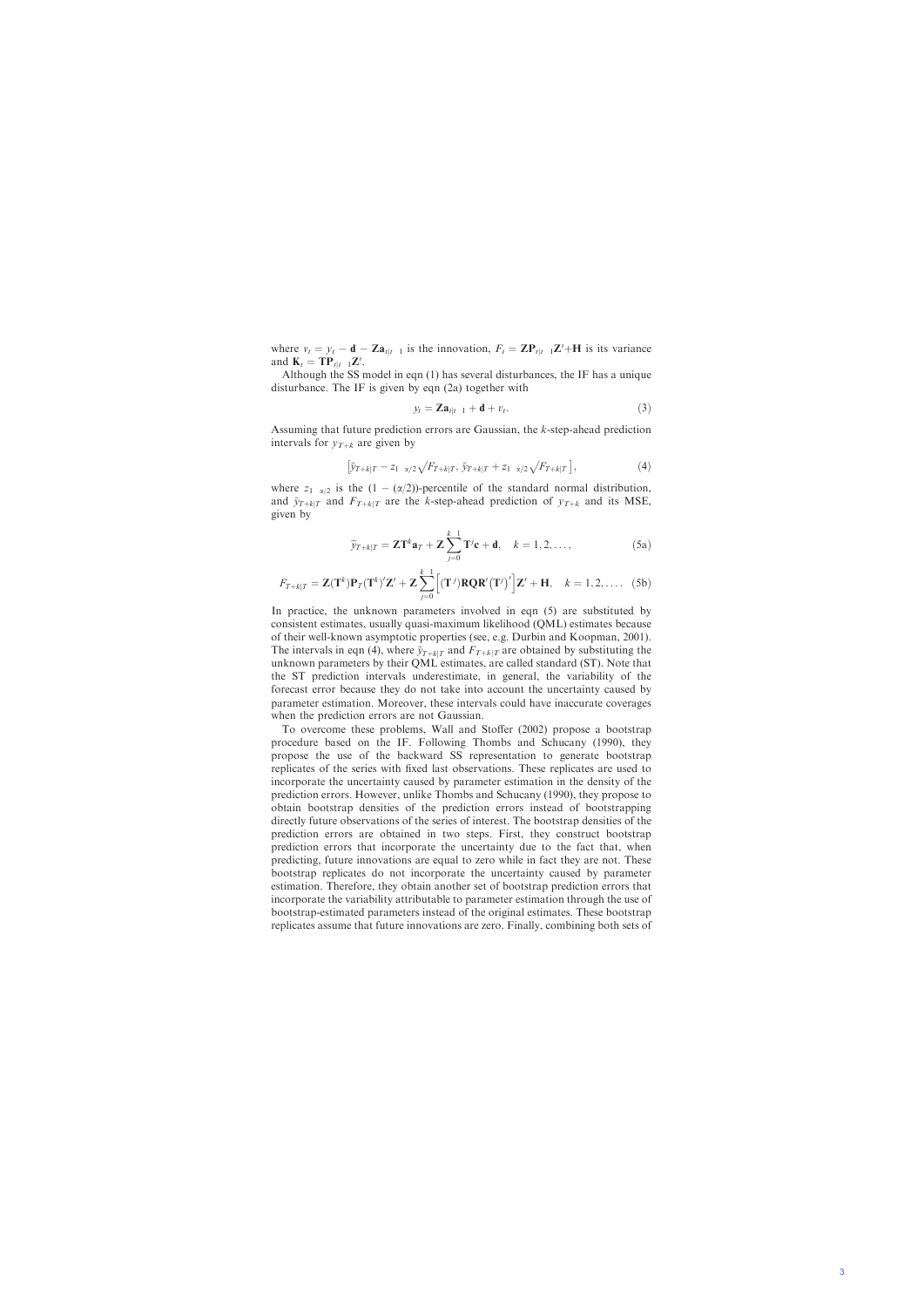bootstrap prediction errors, they estimate the density of the conditional forecast errors that can be used for constructing the corresponding bootstrap prediction intervals. They are given by

$$
\left[\tilde{y}_{T+k|T} + \mathbf{Q}_{\alpha/2,d_k^*}^*, \tilde{y}_{T+k|T} + \mathbf{Q}_{1-\alpha/2,d_k^*}^*\right]
$$
\n
$$
\tag{6}
$$

where  $Q^*_{\alpha/2,d_\mu^*}$  is the  $\alpha/2$ -percentile of the empirical conditional bootstrap distribution of the k-step-ahead prediction errors of  $y_{T+k}$ .

We propose to construct bootstrap prediction intervals directly approximating the conditional distribution of  $y_{T+k}$  by the distribution of bootstrap replicates that incorporate simultaneously the variability caused by parameter estimation and the uncertainty because of unknown future innovations without using the backward filter. The new procedure consists of the following steps.

Step 1. Estimate the parameters of model (1) by QML,  $\theta$ , and obtain the standardized innovations  $\{\hat{v}_t^s; 1 \le t \le T\}.$ 

Step 2. Obtain a sequence of bootstrap standardized innovations  $\{\hat{v}_t^{s*}; 1 \le t \le T + K\}$  via random draws with replacement from the standardized innovations,  $\hat{v}_t^s$ .

Step 3. Compute a bootstrap replicate  $\{\hat{y}_t^*\; ; \; 1 \le t \le T\}$  by means of the IF in eqns (3) and (2a) using  $\hat{v}^{s*}$  and the estimated parameters,  $\hat{\theta}$ . Estimate the corresponding bootstrap parameters,  $\hat{\theta}^*$ .

Step 4. Run the Kalman filter with  $\hat{\theta}^*$  and the original observations and obtain a bootstrap replicate of the state vector at time  $T$  which incorporates the uncertainty caused by parameter estimation,  $\hat{\mathbf{a}}_{T|T-1}^*$ .

Step 5. Obtain conditional bootstrap k-step-ahead predictions,  $\{\hat{y}^*_{T+k|T};$  $1 \leq k \leq K$ , by the following expressions

### 2.2. A new procedure

where  $\hat{v}_T^* = y_T - \hat{Z}^* \hat{\mathbf{a}}_{T|T-1}^*$  and the hat in top of the matrices means that they are obtained by substituting the parameters by their corresponding bootstrap estimates.

Steps 2 to 5 are repeated B times, obtaining B bootstrap replicates of  $\hat{y}^*_{T+k|T}$ .

Note that the empirical distribution of  $\hat{y}^*_{T+k|T}$  incorporates both the variability caused by unknown future innovations and the variability caused by parameter

$$
\hat{\mathbf{a}}_{T+k|T}^{*} = \hat{\mathbf{T}}^{*k} \; \hat{\mathbf{a}}_{T|T-1}^{*} + \sum_{j=0}^{k-1} \hat{\mathbf{T}}^{*k-1-j} \mathbf{c} + \sum_{j=0}^{k-1} \hat{\mathbf{T}}^{*k-1-j} \hat{\mathbf{K}}_{T+j}^{*} \hat{F}_{T+j}^{*} \hat{v}_{T+j}^{*},
$$
\n
$$
\hat{y}_{T+k|T}^{*} = \hat{\mathbf{Z}}^{*} \hat{\mathbf{T}}^{*k} \; \hat{\mathbf{a}}_{T|T-1}^{*} + \hat{\mathbf{Z}}^{*} \sum_{j=0}^{k-1} \hat{\mathbf{T}}^{*k-1-j} \mathbf{c} + \mathbf{d}
$$
\n
$$
+ \hat{\mathbf{Z}}^{*} \sum_{j=0}^{k-1} \hat{\mathbf{T}}^{*k-1-j} \hat{\mathbf{K}}_{T+j}^{*} \hat{F}_{T+j}^{*} \hat{v}_{T+j}^{*} + \hat{v}_{T+k}^{*}, \quad k = 1, \dots,
$$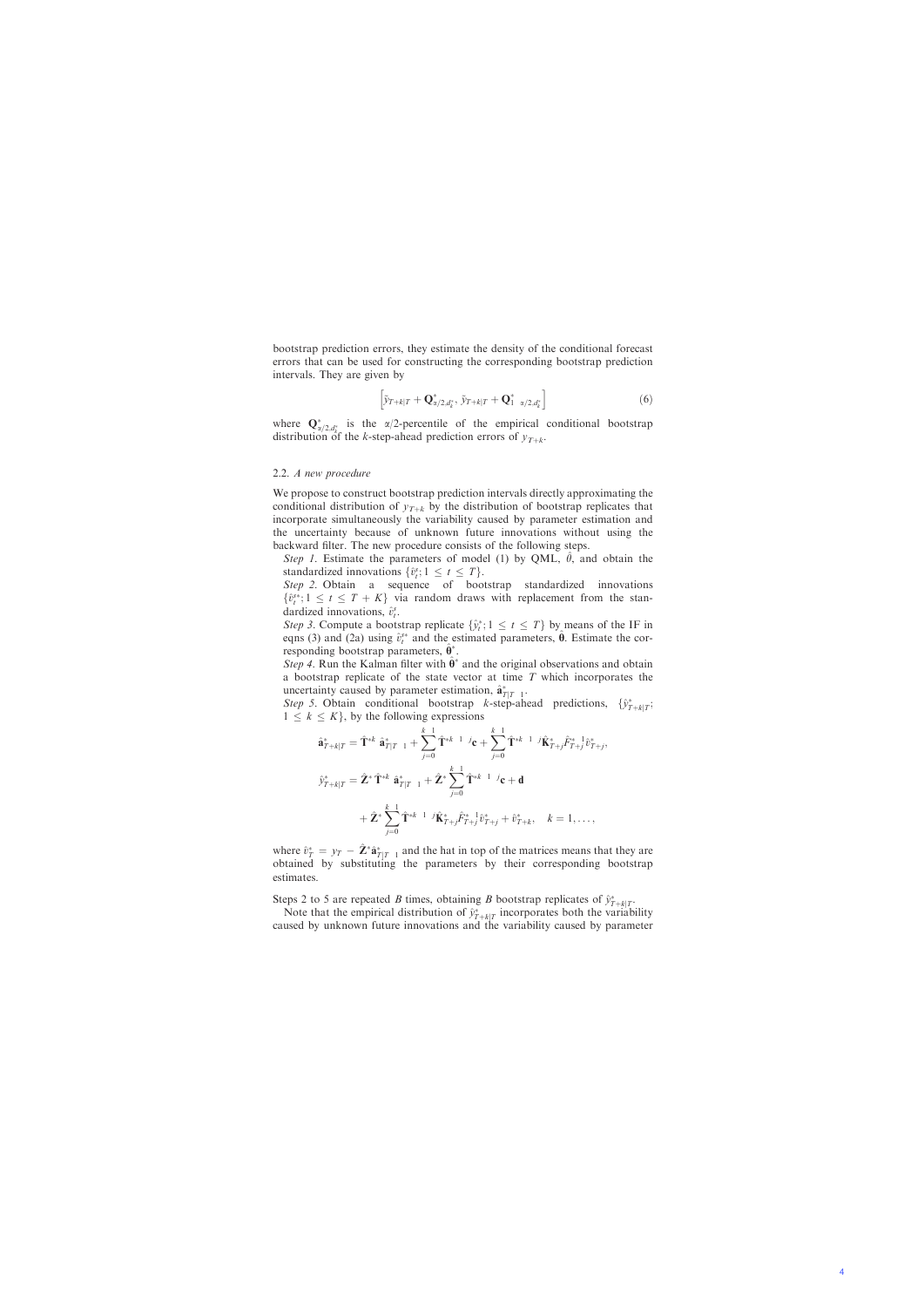estimation in just one step. The procedure above, denoted as state-space bootstrap (SSB), has three advantages over the Wall and Stoffer procedure. First, it does not require the use of the backward representation. Second, it is simpler as a unique set of bootstrap replicates of future observations is required instead of two as in the WS procedure. Third, unlike the WS procedure, we do not fix  $\hat{\mathbf{a}}_{T|T-1}^* = \hat{\mathbf{a}}_{T|T-1}$  in all bootstrap replicates of future observations. This value depends on the estimated parameters and, consequently, it should be allowed to vary among bootstrap replicates in order to incorporate the uncertainty caused by parameter estimation. However, note that all realizations of  $\hat{y}_{T+k|T}^*$  pass through  $y_T$ , making the predictions conditional on the available sample.

Finally, the SSB bootstrap prediction intervals are constructed directly by the percentile method $<sup>1</sup>$  as follows</sup>

$$
\left[\mathbf{Q}_{\alpha/2,\hat{\mathbf{y}}_{T+k|T}}^*,\,\mathbf{Q}_{1-\alpha/2,\hat{\mathbf{y}}_{T+k|T}}^*\right]
$$
\n
$$
\tag{7}
$$

where  $\mathbf{Q}_{\alpha/2, \hat{y}_{T+k|T}^*}^*$  is the  $\alpha/2$ -percentile of the empirical distribution  $\hat{y}_{T+k|T}^*$ .

### 2.3. Finite-sample properties

To analyse the finite-sample properties of the SSB prediction intervals, we consider the local level model given by

Simulation results are based on  $R = 1000$  replicates of series of sizes  $T =$ 50, 100 and 500. The parameters of the model have been chosen to cover a wide range of situations from cases in which the noise is large relative to the signal, i.e. q is small, to cases in which q is large. In particular, we consider  $q = \{0.1, 1, 2\}$ . With respect to the disturbances, we consider two distributions, Gaussian and a centred and re-scaled chi-square with 1 degree of freedom,<sup>2</sup>  $\chi^2_{(1)}$ . For each simulated series,  $\{y_1^{(r)}, \ldots, y_T^{(r)}\}$ ,  $r = 1, 2, \ldots, R$ , we first generate  $B = 1000$ observations of  $y_{T+k}^{(r)}$  for prediction horizons  $k = 1$ , 5 and 15, and then obtain 95% prediction intervals computed using the ST intervals in eqn (4), the Wall and Stoffer intervals in eqn (6) and the SSB intervals in eqn (7). Finally, we compute the coverage of each of these intervals as well as the length and the percentage of observations left out on the right and on the left of the limits of the prediction intervals.<sup>3</sup>

$$
y_t = \mu_t + \varepsilon_t, \quad \varepsilon_t \sim \text{i.i.d.}(0, \sigma_\varepsilon^2), \tag{8a}
$$

$$
\mu_t = \mu_{t-1} + \eta_t, \quad \eta_t \sim \text{i.i.d.}(0, q\sigma_\varepsilon^2), \tag{8b}
$$

where  $\mu_t$  is the level of the series that evolves over time following a random walk and  $q$  is known as the signal-to-noise ratio.

Table I reports the Monte Carlo averages of these quantities when both disturbances are Gaussian. Although, in this case, the three procedures have very similar properties, the average coverage of the ST intervals is smaller than the coverage of the SSB intervals when the sample size is small  $(T = 50)$  and the prediction horizon is 5 and 15. This result can be explained by the fact that ST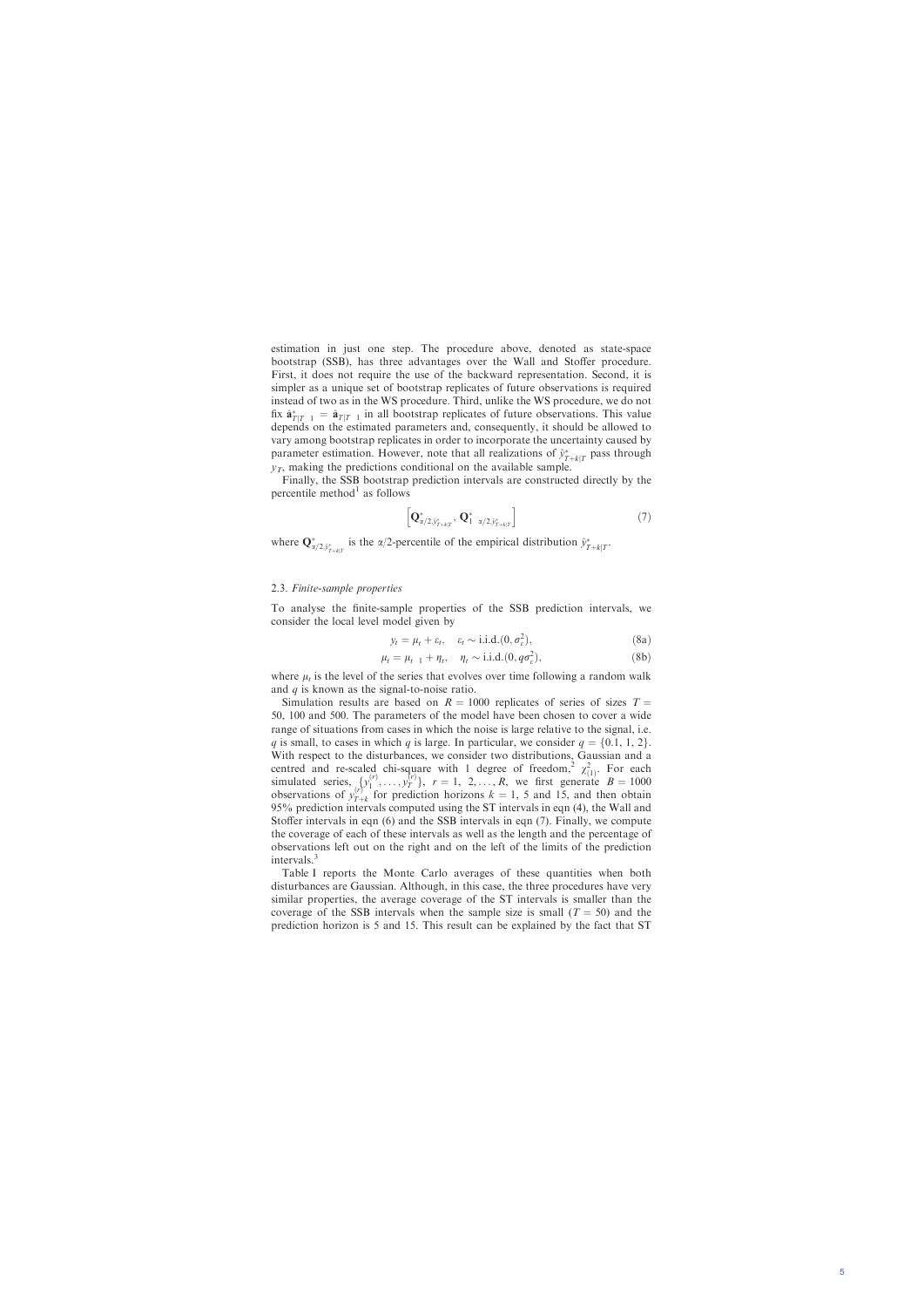intervals do not incorporate the uncertainty caused by parameter estimation. Comparing the two bootstrap intervals, we can observe that both are similar, with the average coverages of SSB being closer to the nominal in small samples and/or when the prediction horizon increases. This result is illustrated in Figure 1 that plots kernel estimates of the ST, Wall and Stoffer and SSB densities for 15-stepahead predictions for one particular series generated by each of the three models considered together with the empirical density. Note that when the signal-to-noise ratio is small, i.e.  $q = 0.1$  and  $T = 50$ , the SSB density seems to be more similar to the empirical density than the other densities.

Table II, that reports the results when  $\varepsilon_t$  is  $\chi^2_{(1)}$  and  $\eta_t$  is Gaussian, shows that, although the mean coverage of the ST intervals is close to the nominal, they are not capable of dealing with the asymmetry in the distribution of  $\varepsilon_t$ . The average coverage in the left tail is smaller than that in the right tail. The difference between

Monte Carlo Average Coverages, Length and Percentage of Observations Left Out on the RIGHT AND ON THE LEFT OF THE PREDICTION INTERVALS FOR  $y_{T+k}$  Constructed Using ST, Wall AND STOFFER (WS) AND SSB WHEN  $\varepsilon_t$  is  $\mathcal{N}(0, 1)$ ,  $\eta_t$  is  $\mathcal{N}(0, q)$  and the Nominal Coverage is 95%

|   |                |              | Mean coverage |                   |            | Mean coverage in tails          |                                           |             |           | Mean length   |            |  |
|---|----------------|--------------|---------------|-------------------|------------|---------------------------------|-------------------------------------------|-------------|-----------|---------------|------------|--|
|   |                |              |               |                   | <b>SSB</b> | <b>ST</b>                       | WS<br>Below/Above Below/Above Below/Above | <b>SSB</b>  | <b>ST</b> | <b>WS</b>     | <b>SSB</b> |  |
|   |                | k            | <b>ST</b>     | WS                |            |                                 |                                           |             |           |               |            |  |
| T | 50             |              |               |                   |            |                                 |                                           |             |           |               |            |  |
| q | 0.1            | $\mathbf{1}$ |               |                   |            | 0.927 0.935 0.936 0.036/0.037   | 0.030/0.035                               | 0.031/0.033 | 4.530     | 4.597         | 4.774      |  |
|   |                | 5            |               | 0.927 0.940       | 0.943      | 0.036/0.037                     | 0.029/0.031                               | 0.028/0.029 | 5.182     | 5.285         | 5.539      |  |
|   |                | 15           | 0.915         | 0.928             | 0.940      | 0.042/0.042                     | 0.035/0.037                               | 0.030/0.031 | 6.460     | 6.633         | 7.052      |  |
| q | 1              | 1            |               | 0.936 0.923       | 0.928      | 0.029/0.035                     | 0.036/0.041                               | 0.036/0.035 | 6.157     | 6.250         | 6.280      |  |
|   |                | 5            | 0.927         | 0.921             | 0.938      | 0.035/0.039                     | 0.037/0.042                               | 0.032/0.031 | 9.722     | 9.718         | 10.274     |  |
|   |                | 15           |               | 0.914 0.909 0.934 |            | 0.041/0.045                     | 0.043/0.047                               | 0.033/0.033 | 15.258    | 15.194        | 16.469     |  |
| q | $\overline{2}$ | 1            |               | 0.938 0.930       | 0.930      | 0.032/0.029                     | 0.036/0.034                               | 0.036/0.034 | 7.424     | 7.56          | 7.433      |  |
|   |                | 5            |               | 0.926 0.924 0.931 |            | 0.037/0.036                     | 0.038/0.038                               | 0.034/0.034 | 12.849    | 12.880        | 13.088     |  |
|   |                | 15           |               |                   |            | 0.918 0.915 0.930 0.041/0.041   | 0.042/0.042                               | 0.035/0.035 | 20.889    | 20.830        | 21.632     |  |
| T | 100            |              |               |                   |            |                                 |                                           |             |           |               |            |  |
| q | 0.1            |              |               |                   |            | 1 0.945 0.941 0.943 0.025/0.030 | 0.031/0.028                               | 0.026/0.031 | 4.569     | 4.576         | 4.618      |  |
|   |                | 5            | 0.945         | 0.942             | 0.948      | 0.025/0.030                     | 0.030/0.028                               | 0.024/0.029 | 5.206     | 5.238         | 5.334      |  |
|   |                | 15           |               | 0.938 0.938 0.945 |            | 0.029/0.033                     | 0.032/0.030                               | 0.026/0.030 | 6.498     | 6.575         | 6.743      |  |
| q | 1              | $\mathbf{1}$ | 0.944         | 0.940             | 0.939      | 0.028/0.028                     | 0.030/0.029                               | 0.030/0.031 | 6.271     | 6.314         | 6.278      |  |
|   |                | 5            |               | 0.939 0.937       | 0.942      | 0.031/0.030                     | 0.032/0.031                               | 0.029/0.029 | 9.874     | 9.873         | 10.120     |  |
|   |                | 15           |               | 0.934 0.932       | 0.940      | 0.033/0.033                     | 0.034/0.034                               | 0.030/0.030 | 15.547    | 15.521        | 16.165     |  |
| q | $\overline{2}$ | 1            |               | 0.945 0.937       | 0.939      | 0.028/0.027                     | 0.032/0.030                               | 0.031/0.030 | 7.476     | 7.537         | 7.460      |  |
|   |                | 5            |               | 0.939 0.938       | 0.939      | 0.030/0.030                     | 0.031/0.031                               | 0.031/0.031 | 13.137    | 13.155        | 13.210     |  |
|   |                | 15           |               |                   |            | 0.935 0.935 0.937 0.032/0.032   | 0.032/0.033                               | 0.031/0.031 | 21.509    | 21.539        | 21.758     |  |
| T | 500            |              |               |                   |            |                                 |                                           |             |           |               |            |  |
| q | 0.1            |              |               |                   |            | 1 0.946 0.948 0.945 0.027/0.027 | 0.025/0.028                               | 0.028/0.027 | 4.592     | 4.577         | 4.582      |  |
|   |                |              |               | 5 0.946 0.947     | 0.946      | 0.026/0.028                     | 0.025/0.028                               | 0.027/0.027 | 5.217     | 5.206         | 5.223      |  |
|   |                | 15           |               | 0.946 0.945       | 0.945      | 0.026/0.029                     | 0.026/0.029                               | 0.027/0.028 | 6.515     | 6.477         | 6.511      |  |
| q | 1              | 1            | 0.948         | 0.948             | 0.947      | 0.029/0.023                     | 0.027/0.025                               | 0.027/0.025 | 6.339     | 6.335         | 6.314      |  |
|   |                | 5            | 0.948         | 0.947             | 0.947      | 0.027/0.025                     | 0.027/0.026                               | 0.028/0.025 | 10.075    | 10.049        | 10.073     |  |
|   |                | 15           | 0.947         | 0.946             | 0.947      | 0.027/0.026                     | 0.027/0.027                               | 0.027/0.026 | 15.956    | 15.919        | 15.944     |  |
| q | $\overline{2}$ | 1            | 0.947         | 0.945             | 0.947      | 0.027/0.026                     | 0.029/0.026                               | 0.027/0.026 | 7.563     | 7.546         | 7.540      |  |
|   |                | 5            | 0.948         | 0.948             | 0.948      | 0.027/0.027                     | 0.027/0.025                               | 0.027/0.027 | 13.418    | 13.446        | 13.387     |  |
|   |                | 1.5          |               |                   |            | 0.947 0.948 0.947 0.027/0.026   | 0.026/0.026                               | 0.026/0.027 | 22.066    | 22.112 22.051 |            |  |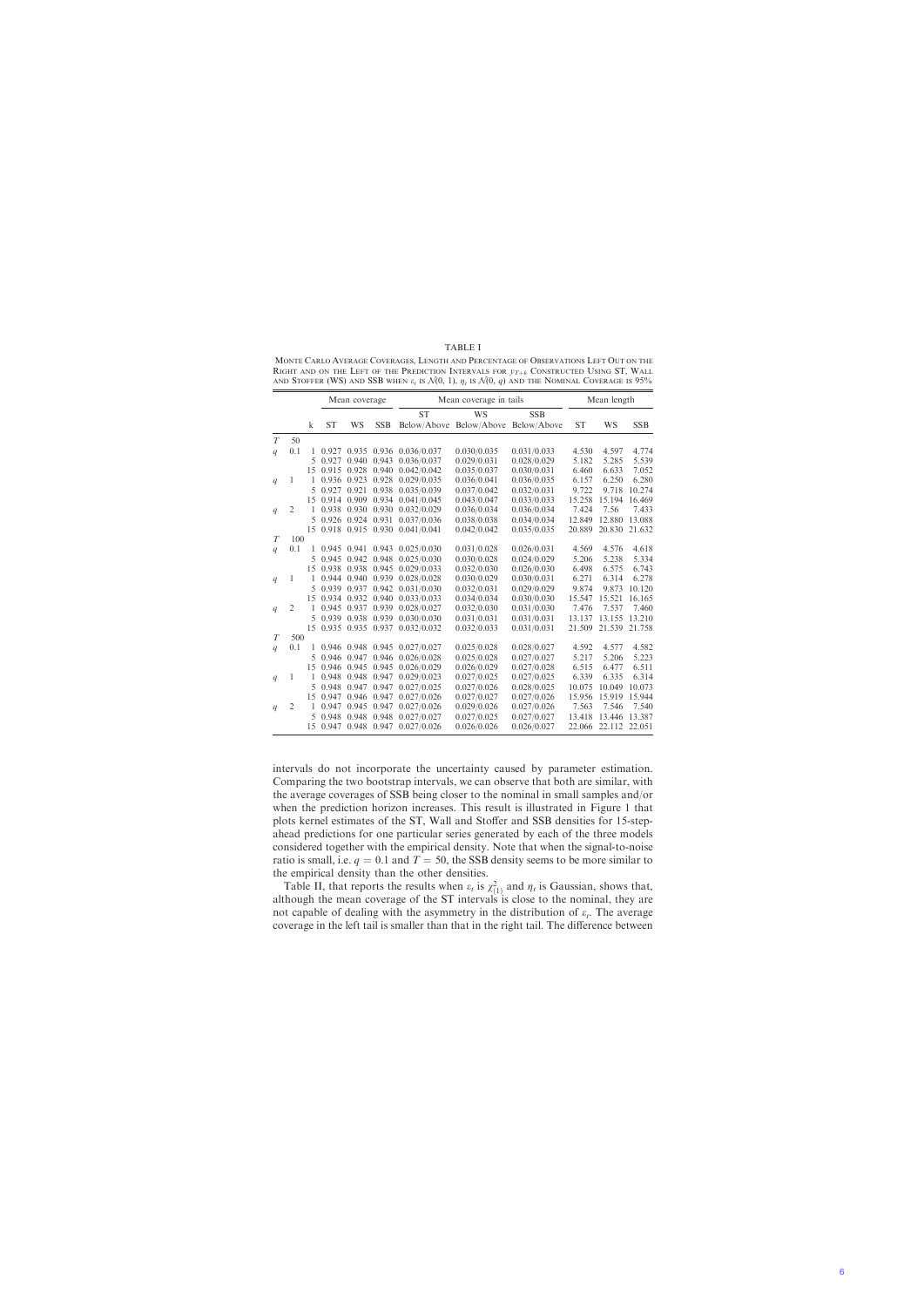the coverage in both tails is larger in the model with  $q = 0.1$ , where the signal is relatively small with respect to the non-Gaussian noise. Note that the inability of the ST intervals to deal with the asymmetry in the distribution of  $\varepsilon_t$  is larger the larger the sample size. On the other hand, the coverages of the Wall and Stoffer and SSB intervals are rather similar, with SSB being again slightly closer to the nominal for almost all models and sample sizes considered. Both bootstrap intervals are capable of coping with the asymmetry of the distribution of  $\varepsilon_t$ . Consequently, according to the results reported in Table II, using the much simpler SSB method does not imply a worse performance of the prediction intervals. Figure 2 illustrates these results by plotting the kernel density of the simulated  $y_{T+1}$  together with the ST, Wall and Stoffer and SSB densities obtained with a particular series generated by each of the models and sample sizes considered. This figure also illustrates the lack of fit of the ST density when  $q = 0.1$  and 1. On the other hand, the shapes of the Wall and Stoffer and SSB densities are similar, with SSB being always closer to the empirical.



FIGURE 1. Kernel estimates densities of  $y_{T+k}$  for k 15. Normal case.

# 3. EMPIRICAL APPLICATION

We illustrate the performance of the proposed procedure to construct bootstrap prediction intervals by implementing it on the standardized quarterly mortgages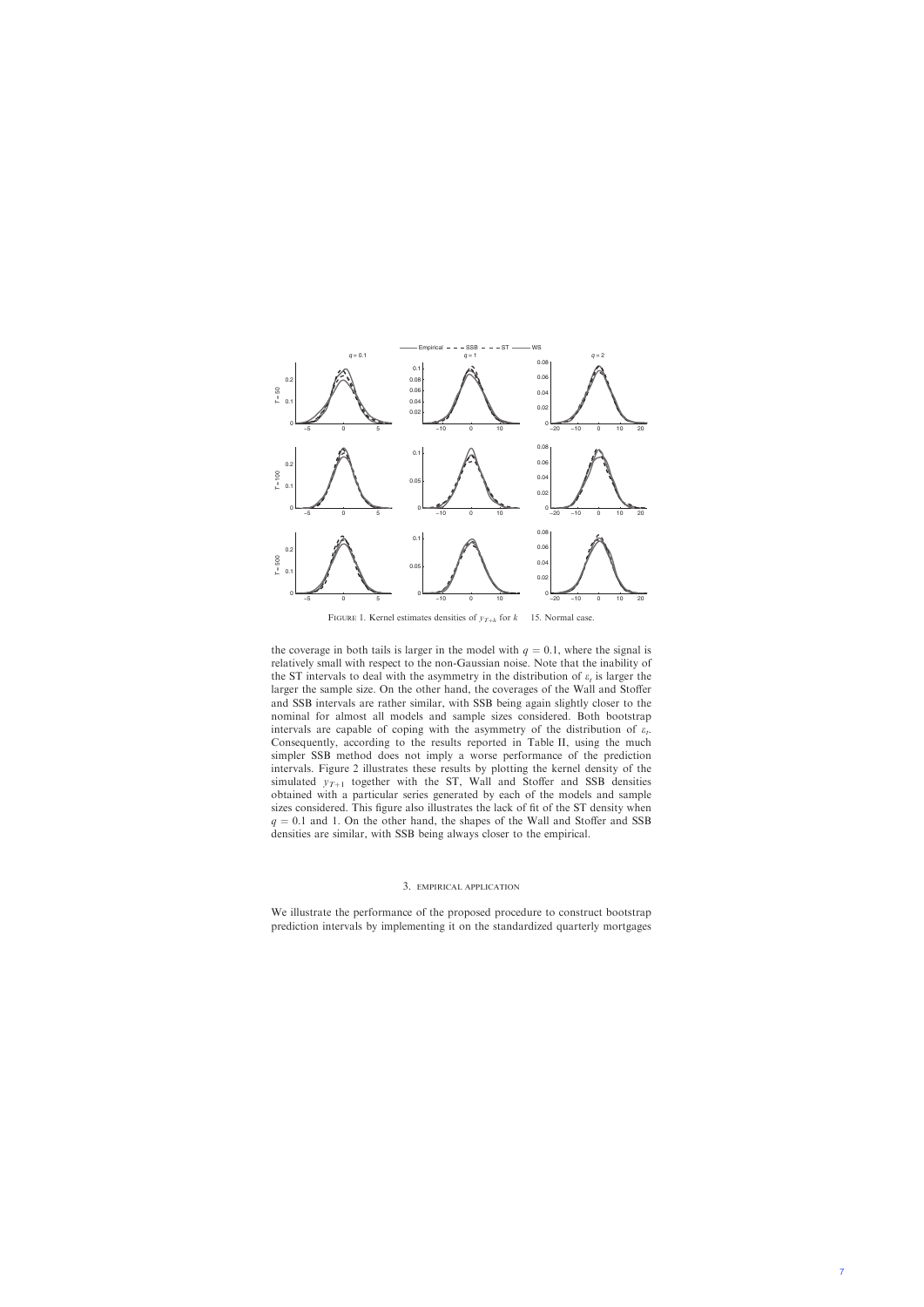change in the United States' home equity debt outstanding, unscheduled payments, observed from the first quarter of 1991 to the second quarter of 2007 (Mortgages) and measured in USD Billions.<sup>4</sup> We use the observations up to the first quarter of 2001,  $T = 61$ , to estimate the local level model, leaving the rest to evaluate the out-of-sample forecast performance of the procedure. The QML estimates of the parameters are  $\hat{\sigma}_{e}^{2} = 0.126$  and  $\hat{q} = 0.671$ . These estimates are used in the Kalman filter to obtain estimates of the innovations and their variances. Figure 3 plots the correlogram and a kernel estimate of the density of the within-sample standardized one-step-ahead errors. The correlations and partial correlations are not significant. However, the density of the errors suggests that they are obviously far from normality. Therefore, although the local level model seems appropriate to represent the dependencies in the conditional mean of the Mortgages series, it is convenient to implement a prediction procedure that takes into account the non-normality of the

Monte Carlo Average Coverages, Length and Percentage of Observations Left Out on the RIGHT AND ON THE LEFT OF THE PREDICTION INTERVALS FOR  $y_{T+k}$  Constructed Using ST, Wall and Stoffer (WS) and SSB when  $\varepsilon_t$  is  $\chi^2_{(1)}, \eta_t$  is  $\mathcal{N}(0, q)$  and the Nominal Coverage is 95%

### TABLE II

|   |                |              | Mean coverage |                      |            | Mean coverage in tails        |                                     |             | Mean length |           |            |
|---|----------------|--------------|---------------|----------------------|------------|-------------------------------|-------------------------------------|-------------|-------------|-----------|------------|
|   |                |              |               |                      |            | <b>ST</b>                     | WS                                  | <b>SSB</b>  |             |           |            |
|   | Case           |              | <b>ST</b>     | WS                   | <b>SSB</b> |                               | Below/Above Below/Above Below/Above |             | <b>ST</b>   | <b>WS</b> | <b>SSB</b> |
| T | 50             |              |               |                      |            |                               |                                     |             |             |           |            |
| q | 0.1            |              | $1 \t0.941$   |                      |            | $0.940$ $0.942$ $0.010/0.049$ | 0.030/0.030                         | 0.027/0.031 | 4.513       | 4.909     | 4.734      |
|   |                | 5.           | 0.943         | 0.934                | 0.946      | 0.013/0.044                   | 0.039/0.027                         | 0.027/0.026 | 5.221       | 5.507     | 5.596      |
|   |                | 15           | 0.930         | 0.919                | 0.950      | 0.025/0.045                   | 0.053/0.029                         | 0.027/0.023 | 6.572       | 6.665     | 7.329      |
| q | 1              | 1            |               | 0.935 0.932 0.934    |            | 0.026/0.039                   | 0.034/0.034                         | 0.034/0.032 | 6.200       | 6.514     | 6.459      |
|   |                | 5            |               | 0.926 0.926 0.930    |            | 0.034/0.040                   | 0.040/0.034                         | 0.038/0.032 | 9.682       | 9.803     | 9.919      |
|   |                | 15           |               | 0.913 0.914 0.923    |            | 0.042/0.045                   | 0.041/0.036                         | 0.045/0.041 | 15.126      | 15.176    | 15.597     |
| q | $\overline{2}$ | 1            |               | 0.937 0.933 0.932    |            | 0.028/0.035                   | 0.034/0.034                         | 0.035/0.033 | 7.378       | 7.714     | 7.575      |
|   |                | 5            |               | 0.927 0.924 0.927    |            | 0.035/0.038                   | 0.040/0.036                         | 0.038/0.035 | 12.805      | 12.897    | 12.957     |
|   |                | 15           |               | 0.919 0.917 0.923    |            | 0.040/0.041                   | 0.043/0.040                         | 0.040/0.037 | 20.839      | 20.880    | 21.236     |
| T | 100            |              |               |                      |            |                               |                                     |             |             |           |            |
| q | 0.1            | $\mathbf{1}$ |               | 0.947 0.939 0.943    |            | 0.006/0.048                   | 0.033/0.028                         | 0.027/0.029 | 4.552       | 4.773     | 4.710      |
|   |                | 5            | 0.946         | 0.937                | 0.942      | 0.010/0.043                   | 0.037/0.026                         | 0.031/0.027 | 5.196       | 5.356     | 5.414      |
|   |                | 15           |               | 0.939 0.929          | 0.944      | 0.021/0.040                   | 0.045/0.026                         | 0.032/0.024 | 6.491       | 6.597     | 6.912      |
| q | $\mathbf{1}$   | $\mathbf{1}$ |               | 0.942 0.939          | 0.943      | 0.021/0.037                   | 0.030/0.030                         | 0.030/0.027 | 6.244       | 6.483     | 6.501      |
|   |                | 5            |               | 0.937 0.936          | 0.939      | 0.028/0.034                   | 0.035/0.029                         | 0.022/0.035 | 9.813       | 9.919     | 10.017     |
|   |                | 15           |               | 0.932 0.930          | 0.935      | 0.033/0.035                   | 0.037/0.033                         | 0.028/0.032 | 15.438      | 15.445    | 15.742     |
| q | 2              | 1            |               | 0.947 0.944          | 0.945      | 0.022/0.031                   | 0.028/0.028                         | 0.027/0.028 | 7.507       | 7.685     | 7.686      |
|   |                | 5            |               | 0.942 0.941          | 0.943      | 0.028/0.030                   | 0.031/0.028                         | 0.030/0.027 | 13.220      | 13.307    | 13.399     |
|   |                | 15           |               | 0.938 0.937 0.940    |            | 0.030/0.031                   | 0.033/0.030                         | 0.032/0.028 | 21.659      | 21.752    | 21.941     |
| T | 500            |              |               |                      |            |                               |                                     |             |             |           |            |
| q | 0.1            | $\mathbf{1}$ |               | 0.948 0.940          | 0.950      | 0.006/0.045                   | 0.033/0.026                         | 0.023/0.027 | 4.575       | 4.697     | 4.707      |
|   |                | 5            | 0.948         | 0.939                | 0.947      | 0.011/0.041                   | 0.036/0.025                         | 0.028/0.025 | 5.184       | 5.272     | 5.314      |
|   |                | 15           | 0.946         | 0.937                | 0.946      | 0.019/0.035                   | 0.039/0.024                         | 0.031/0.024 | 6.455       | 6.507     | 6.631      |
| q | 1              | 1            | 0.947         | 0.947                | 0.948      | 0.020/0.033                   | 0.020/0.033                         | 0.027/0.026 | 6.338       | 6.492     | 6.472      |
|   |                | 5            |               | 0.948 0.948          | 0.948      | 0.024/0.028                   | 0.029/0.023                         | 0.027/0.025 | 10.073      | 10.181    | 10.137     |
|   |                | 15           |               | 0.947 0.946          | 0.947      | 0.025/0.027                   | 0.029/0.024                         | 0.028/0.025 | 15.952      | 15.983    | 15.957     |
| q | $\overline{2}$ | 1            |               | 0.944 0.945          | 0.944      | 0.026/0.030                   | 0.027/0.028                         | 0.029/0.026 | 7.554       | 7.648     | 7.636      |
|   |                | 5            |               | 0.947 0.947          | 0.948      | 0.026/0.027                   | 0.028/0.025                         | 0.028/0.024 | 13.369      | 13.447    | 13.466     |
|   |                |              |               | 15 0.947 0.947 0.948 |            | 0.026/0.027                   | 0.028/0.025                         | 0.027/0.025 | 21.968      | 21.992    | 22.085     |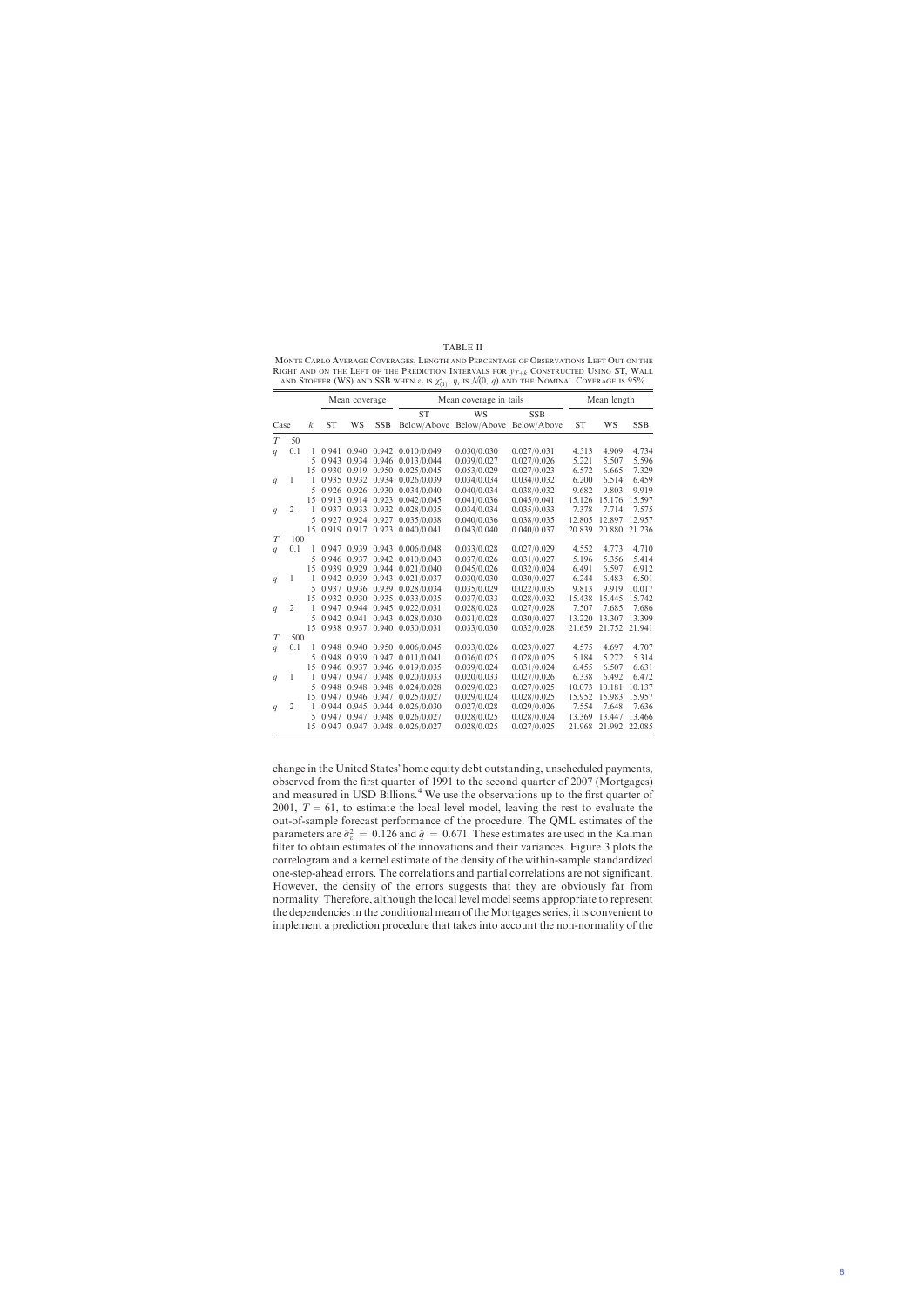errors. We construct prediction intervals up to five-steps ahead using the ST, WS and SSB procedures. The resulting intervals are plotted in Figure 4 together with the observed values of the Mortgages series. First, observe that the two bootstrap procedures generate very similar intervals which are wider than the ST intervals as expected, given that they incorporate the uncertainty caused by parameter estimation. Second, note that the observations corresponding to the second quarter of 2006 and the first quarter of 2007, fall outside the ST prediction intervals. However, both bootstrap intervals still contain these two values. It is important to note that although bootstrap procedures are computationally intensive, in this application with  $B = 2000$  bootstrap replicates, the SSB procedure requires 110 seconds using a MATLAB algorithm in an AMD Athlon 2.00 GHz processor of a PC desktop with 2.00 Gb of RAM. The WS procedure requires 160 seconds. There is a reduction of 31% in the computer time required by the new procedure proposed in this article.



FIGURE 2. Kernel estimates densities of  $y_{T+k}$  for k 1.  $\chi^2_{(1)}$  case.

# 4. CONCLUSIONS

This article proposes a new procedure to obtain bootstrap prediction intervals in the context of state–space models. It is based on obtaining the density of future observations in a single step that incorporates simultaneously the uncertainties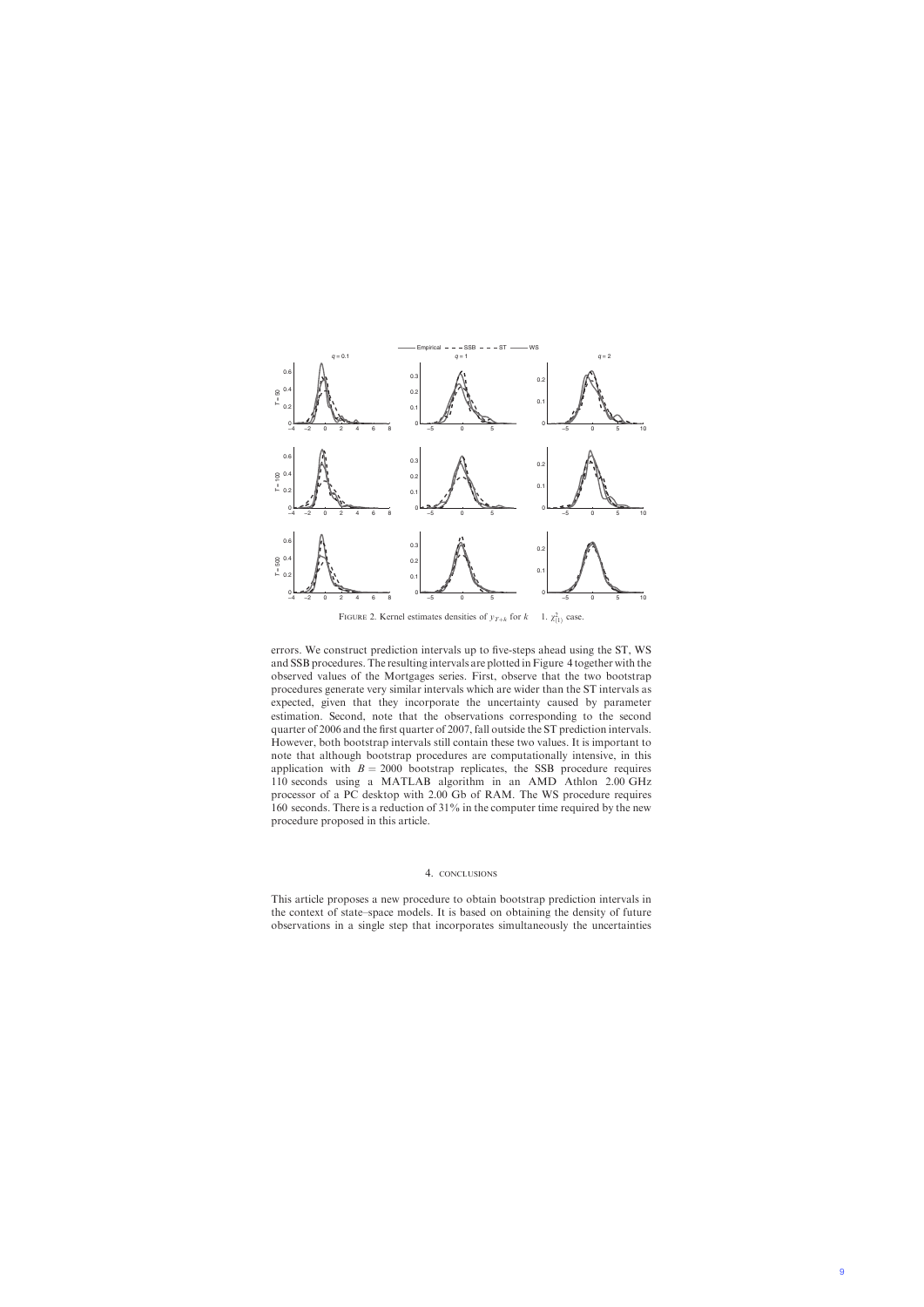

Figure 3. (a) Sample autocorrelations and partial autocorrelations of standardized one step ahead errors. (b) Empirical density and histogram of the standardized one step ahead error.



Figure 4. Prediction intervals for the out of sample forecasts of the Mortgage series.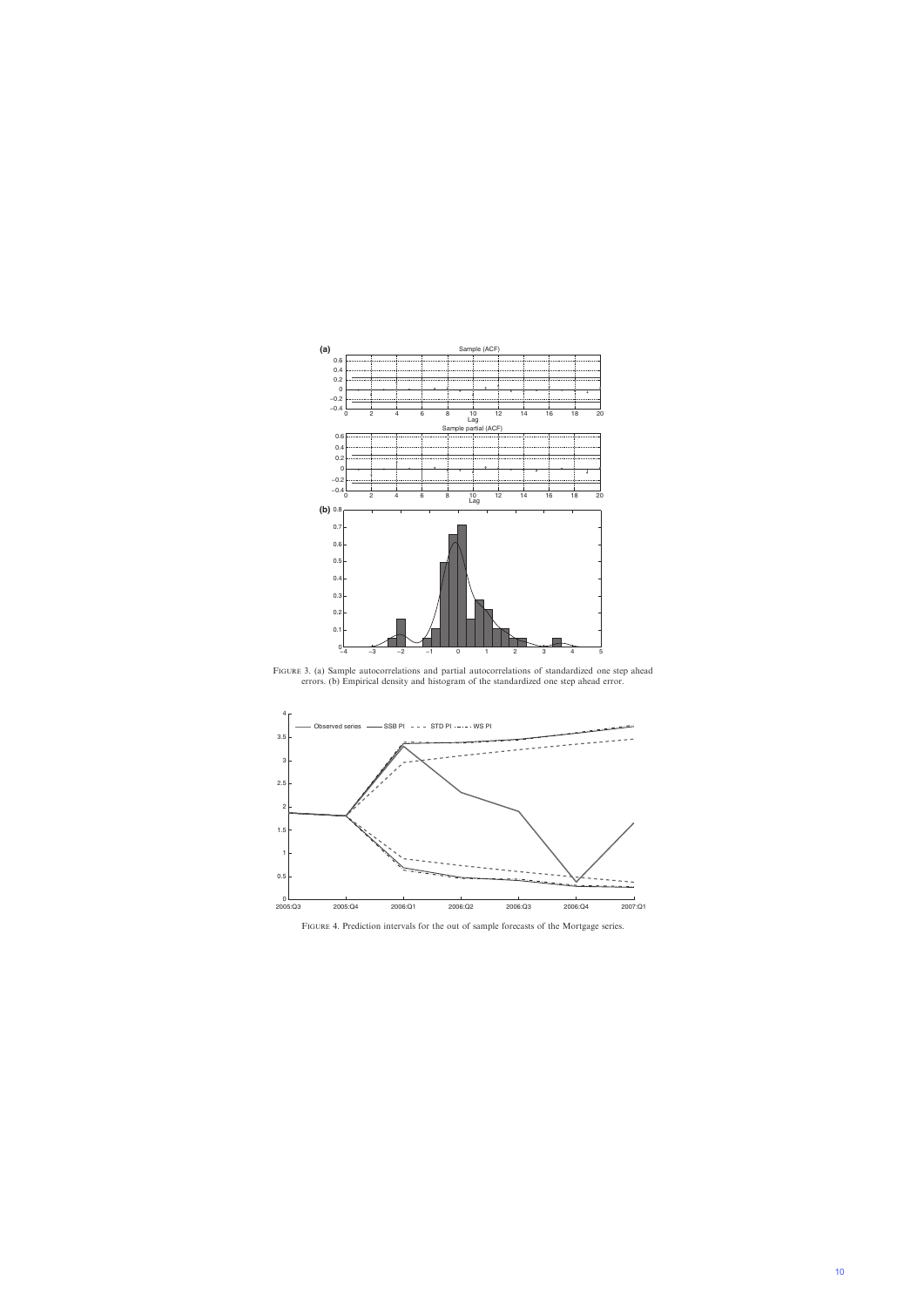caused by parameter estimation and error distribution. More importantly, our bootstrap procedure does not rely on the backward representation. Consequently, it is computationally very simple and can be extended to models without such representation.

We show that our procedure, although much simpler, has slightly better finitesample properties than the bootstrap intervals of Wall and Stoffer (2002). As expected, we also show that bootstrap intervals are more adequate than standard intervals mainly in the presence of non-normal errors.

Finally, our proposed bootstrap procedure is implemented to obtain intervals for future values of a series of Mortgages. In this case, the two bootstrap intervals considered in this article are very similar. However, there is an important improvement in terms of computer time when implementing our proposed procedure.

When fitting state–space models to represent the dynamic evolution of a time series, it is often of interest to obtain predictions not only of future values of the series but also of future unobserved states. We are working on the adequacy of the proposed bootstrap prediction intervals when implemented with this goal. An issue left for further research is the implementation of the proposed procedure when the system matrices are time-varying.

## acknowledgements

Financial support from Project SEJ2006-03919 by the Spanish Government is gratefully acknowledged. We are very grateful to the helpful comments of Lorenzo Pascual and an anonymous referee. The usual disclaimer applies.

### **NOTES**

- 1. We try alternative methods such as the bias-corrected and the acceleration bias-corrected with similar results; see Efron (1987) for a definition of these intervals.
- 2. We are particularly interested in dealing with this distribution because of its relation with the linear transformation of the autoregressive stochastic volatility model; see, for instance, Harvey et al. (1994). Results for other distributions are similar and are not reported to save space. They are available from the authors upon request.
- 3. All the results have been obtained using MATLAB, version 7.2, programs developed by the first author.
- 4. The data have been downloaded from EcoWin.

Corresponding author: Esther Ruiz, Department of Statistics, Universidad Carlos III de Madrid, Getafe, Spain. E-mail: ortega@est-econ.uc3m.es